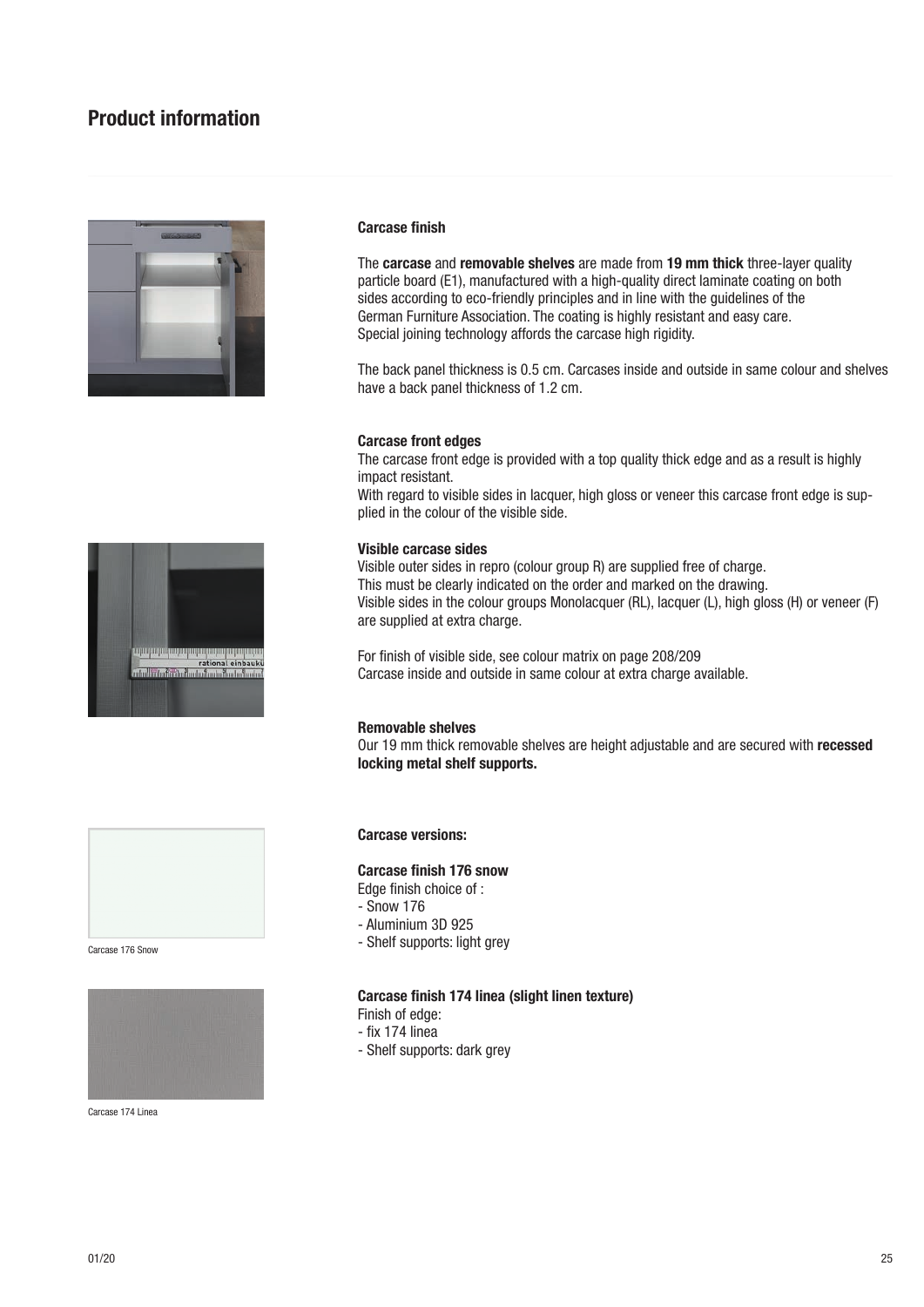

### **Hinges** Metal clip hinges incl. soft<motion

These metal hinges are extremely durable and sturdy (extended fatigue test at LGA Nürnberg). The 107° opening angle (or 150° in some specific units) allows easy access to the unit interior. The locking mechanism of the articulated arm provides two-fold safety and security and thus satisfies the highest quality standards. Clip hinges greatly facilitate installation thanks to the tool-less front mounting, trouble-free height, depth and lateral adjustment plus convenient, quick door change.

soft<motion closes the doors gently and quietly - the optimum closing action.



## Hanging systems for wall units

The high-quality hanging system offers an array of benefits in every respect. The steel construction ensures optimum strength and security. It includes an easy-to-use, installer-friendly adjustment function. The system impresses also in terms of appearance: the hanging brackets are not visible inside the unit but are located behind the back panel.



Base units and tall units are equipped with a height-adjustable and installation-friendly plinth system. Every individual unit can be precisely adjusted on site. The plinth panel comes with a sealing strip at the point of contact with the floor. A plinth height ranging from 7 to 23 cm is available in full cm increments. Each plinth foot can be adjusted from the inside (upwards  $+ 2$  cm, downwards  $- 1$  cm).

Plinth panels in repro (colour group R) are supplied free of charge. Plinth panels in the colour groups lacquer (L), high gloss (H), stainless steel (E) or veneer (F) are supplied at extra cost. Plinth: 1.2 cm thick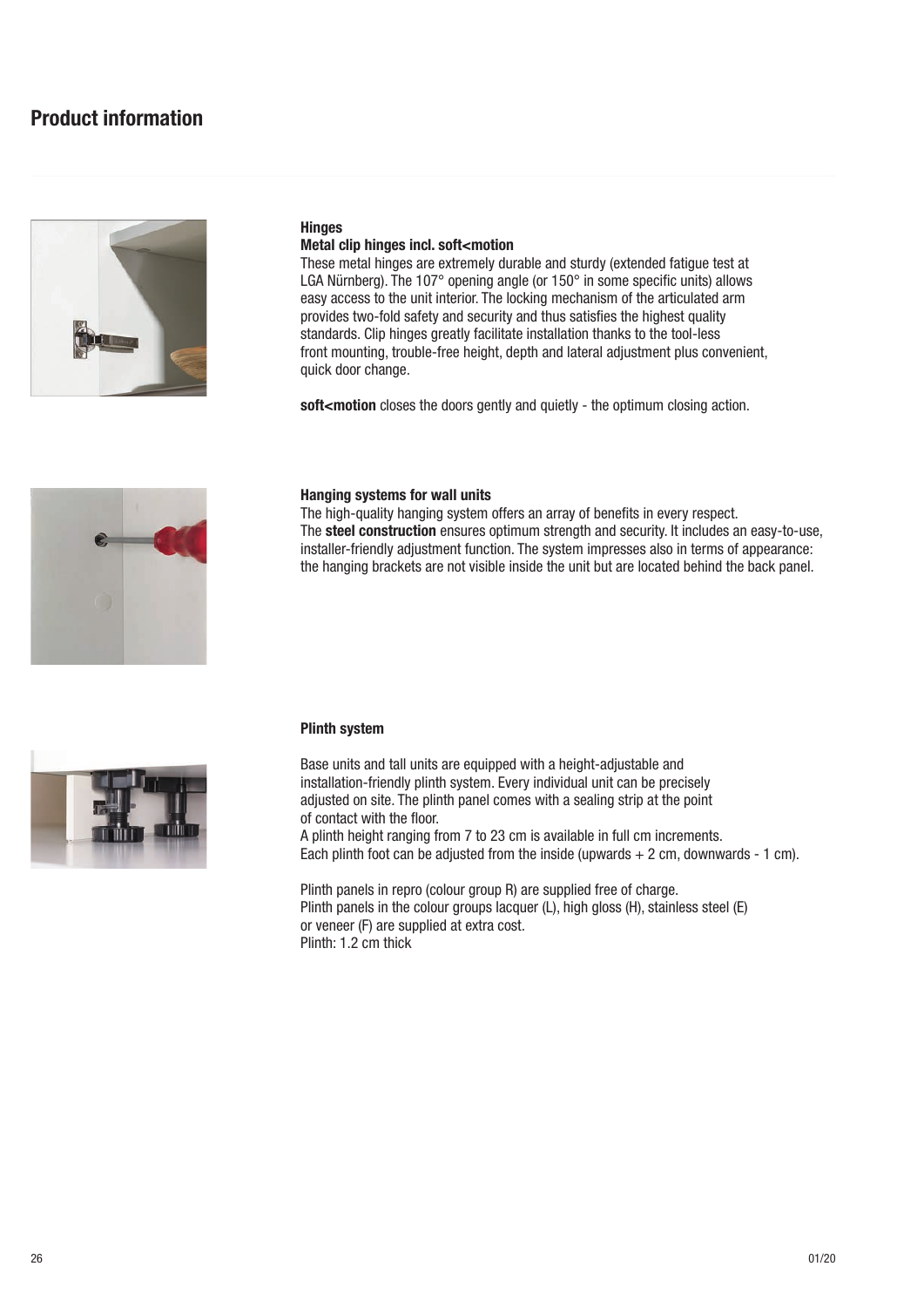# Product information



(Ill. LEGRABOX silk white)

### LEGRABOX (interior equipment 207 / 607)

Our drawer and pull-out system stands out on account of its sleek, linear appearance. The minimalistic design of the drawer box featuring 12.8 mm ultra-slim drawer sides in silk white or orion grey underscores the elegant aesthetics of the LEGRABOX.

A special cabinet profile ensures a high quality of motion. The runner system offers many outstanding features, such as the synchronized smooth running action for an even higher quality of motion, alongside a dynamic load-bearing capacity of 40 kg for drawers and 70 kg for pull-outs.

Our drawers and pull-outs across all the kitchen ranges include integrated automatic closing and a pull-out safety stop.

The gentle braking action of soft<motion ensures automatic soft and silent closing of drawers and pull-outs. The standard full extension system offers optimum access in daily use. Maximum volume in the extension area is achieved thanks to the extra-high steel back panel in silk white.

Note: For technical reasons some items are not available with a high back panel or with soft<motion.



LEGRABOX silk white  $=$  interior equipment 207

LEGRABOX orion grey = Interior fittings 607

### Non-slip mats

All drawers and pull-outs as well as larder units and carousel units are supplied as standard with a non-slip mat in the colour of the pull-out's interior fittings.

### Possible combination

Ordering example: LEGRABOX in silk white with non-slip mat in grey - please order The non-slip mat white TAM ...)<br>the non-slip mat in addition as a separate item.

## Separate item

Non-slip mat white  $=$  TAM... Non-slip mat grey  $=$  TAG...



(Ill. LEGRABOX orion grey)





(Ill. non-slip mat grey TAG ...)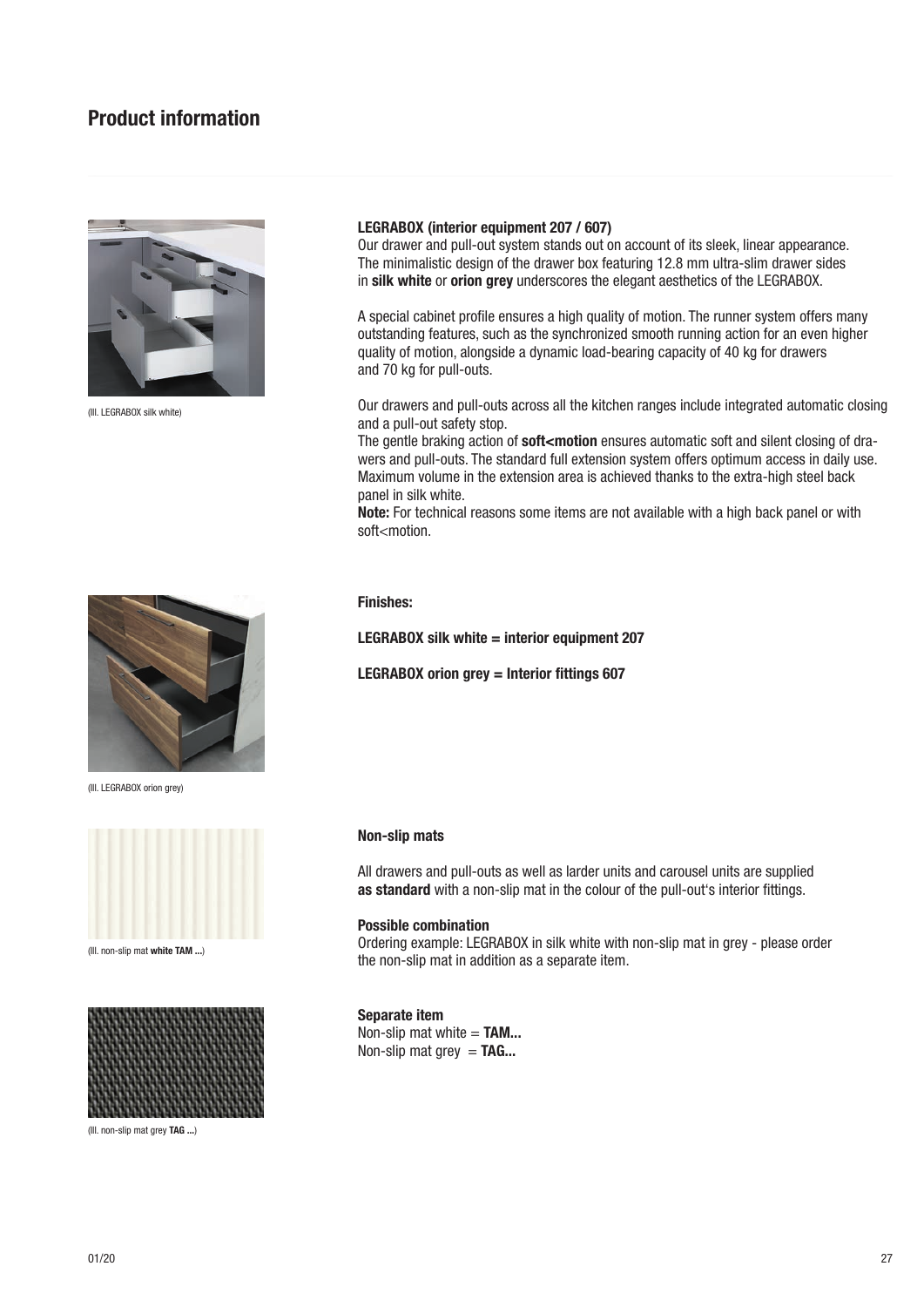# Load capacities

35 cm (40 kg track) 35 kg<br>46 cm (40 kg track) 34 kg 46 cm (40 kg track) 34 kg<br>56 cm (40 kg track) 33 kg  $56$  cm  $(40 \text{ kg}$  track)  $71 \text{ cm}$  (70 kg track) 61 kg

Carousel shelves for UEK ... 20 kg per tray Le-Mans half round swing trays 25 kg per tray<br>
Half round swing trays (UEV / UEAV) 15 kg per tray Half round swing trays (UEV / UEAV)

**Pull-out larder units Load capacity**<br>
Base units 15 cm wide (UAA) 12 kg Base units 15 cm wide (UAA) 12 kg<br>Base units 15 cm wide (UAB / UAH) 10 kg Base units 15 cm wide  $(UBB / UAH)$ Base units 30 cm wide (UVA) 28 kg Base units 30 cm wide (ULVCA) 28 kg Tall units (HV ...) 120 kg Tall units (HVC ...) 120 kg Tall units (HTC ...) 40 kg TANDEM solo 16 kg per tray Tandem 4 kg / 10 kg per tray<br>TurnMotion 20 kg per trav

## Removable shelves **Removable** shelves **Load capacity**

| 30 cm wide         | 11 $kg$ |
|--------------------|---------|
| 40 cm wide         | $11$ kg |
| 50 cm wide         | 11 $kg$ |
| 60 cm wide         | 11 $kg$ |
| 80 cm wide (post)  | 19 kg   |
| 90 cm wide (post)  | 19 kg   |
| 100 cm wide (post) | 19 kg   |

| Swing-out appliance platform (ULMS) | 8 ka  |
|-------------------------------------|-------|
| Pull- out tabletop (UZST)           | 25 ko |
| Metal board (NSBM)                  | 10 ko |

## Drawers **Load capacity**

Carcase depth Carcase width up to 60 cm Carcase width 61 - 120 cm

## Pull-outs Load capacity

| Carcase depth       | Carcase width up to 60 cm |       |
|---------------------|---------------------------|-------|
| 35 cm (40 kg track) | 33 ka                     | 30 kg |
| 46 cm (40 kg track) | 32 ka                     | 29 kg |
| 56 cm (70 kg track) | 56 ka                     | 52 kg |
| 71 cm (70 kg track) | 58 ka                     | 51 kg |

## Corner units **Corner units** Load capacity

20 kg per tray

| 11 kg<br>11 kg<br>11 kg<br>11 kg<br>19 kg<br>19 kg<br>19 kg |
|-------------------------------------------------------------|

## Other units **Load capacity**

 $25$  kg 10 kg per tray

|       | oui ouoo winni o i | . |
|-------|--------------------|---|
| 31 kg |                    |   |
| 30 kg |                    |   |
| 29 kg |                    |   |
| 59 kg |                    |   |
|       |                    |   |
|       |                    |   |

Carcase depth Carcase width up to 60 cm Carcase width 61 - 120 cm